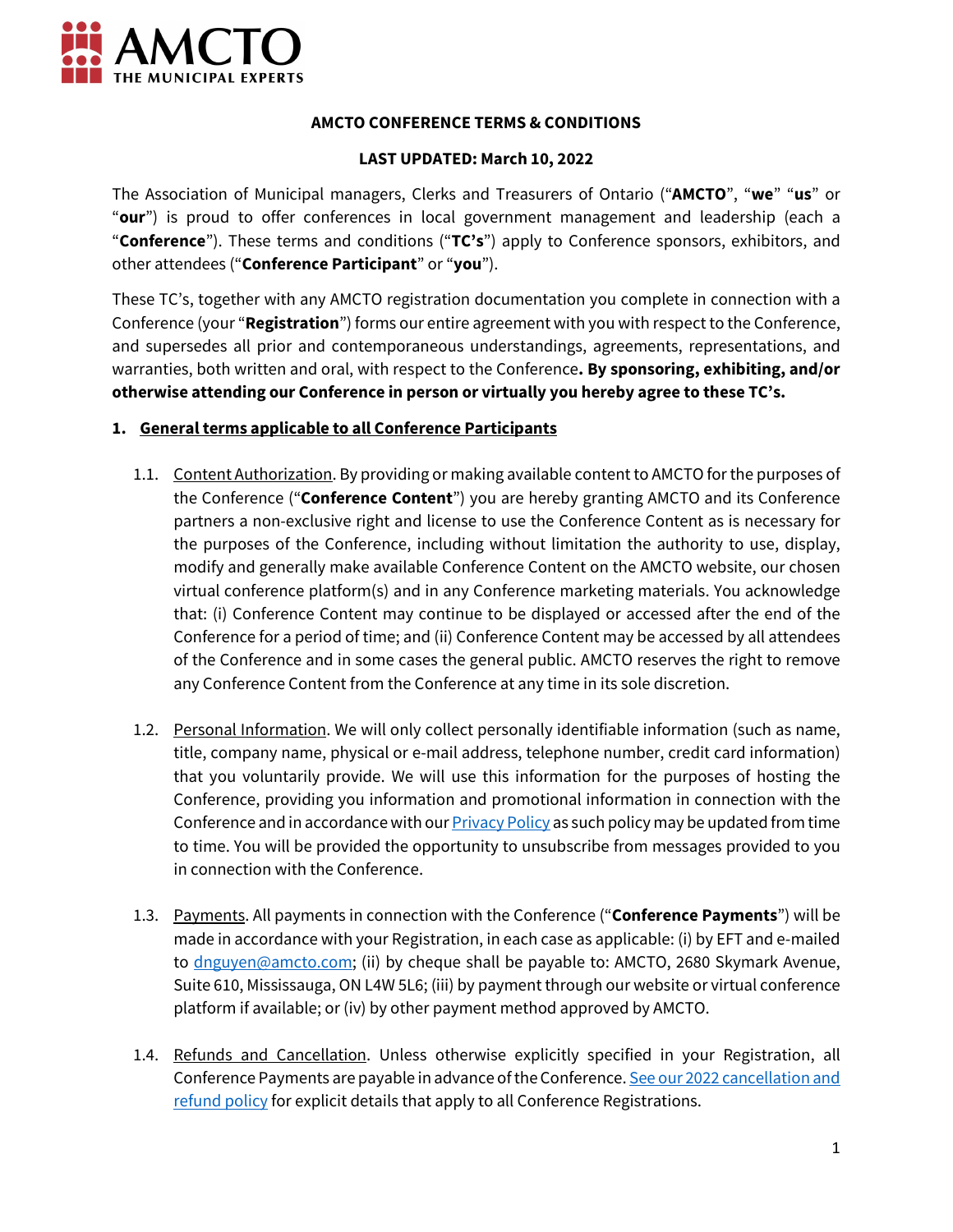

- 1.5. Rejection or Removal. AMCTO reserves the right to stop any activity or remove any Conference Content on the part of any Conference Participant that may be distributive or inappropriate to the conference, other exhibitors, delegates or staff. AMCTO further reserves the right to reject exhibits, Conference Content or applications for Conference registration that AMCTO deems unsuitable.
- 1.6. Limitation of Liability. Conference Participant attends Conference at Conference Participant's own risk. AMCTO makes no express or implied representation or warranty with respect to the Conference, including without limitation with respect to the truth or accuracy of any exhibits or content presented at the Conference. In no event shall AMCTO be liable to Conference Participant for any consequential, incidental, indirect, or punitive damages, economic loss, loss of business, loss of products, incidental loss, anticipated profits, revenue or use, regardless of whether such liability results from breach of contract, breach of warranties, tort, strict liability or otherwise in connection with the Conference. Notwithstanding any other provision in these TC's in all cases the aggregate liability of AMCTO shall not exceed fifty percent (50%) of any Conference Payments received from Conference Participant in the three (3) month period preceding any claim.
- 1.7. Release. You hereby expressly waive and release any and all claims which you have or may in future have, against the AMCTO, and its officers, directors, employees, agents, representatives, affiliates, shareholders, members, successors, and assigns (collectively, "**Releasees**"), on account of injury, illness, disability, death, property damage, loss of data, loss of profit arising out of or attributable to your participation in the Conference, whether arising out of the negligence of the AMCTO or otherwise. You covenant not to make or bring any such claim against the AMCTO or any other Releasees, and forever release and discharge AMCTO and all other Releasees from liability under such claims.
- 1.8. Indemnity. Conference Participant agrees to indemnify and hold all Releasees harmless from and against any and all claims or losses related directly or indirectly to, or arising out of Conference Content and any third-party links or references Conference Participant provides in connection with the Conference Content.
- 1.9. Circumstances Beyond Control. AMCTO reserves the right to modify, suspend, extend or cancel the Conference its sole discretion: (i) in the event that the AMCTO is prevented from continuing with the Conference as planned by any event beyond its reasonable control; (ii) if AMCTO has concerns regarding the safety or welfare of any participant; or (iii) if AMCTO does not receive timely delivery of materials or payments as required herein. See the Waiver within our 2022 [cancellation and refund policy](https://www.amcto.com/getmedia/c0f53292-fb4d-4fb6-be8d-da63d73e4328/REFUND-POLICY_-2022.aspx) for further details.
- 1.10. General. These TC's: (i) shall be construed and performed in accordance with the laws of the Province of Ontario and the laws of Canada applicable therein; and (ii) will enure to the benefit of and be binding upon the respective heirs, executors, administrators, successors and permitted assigns of AMCTO and Conference Participant. No waiver of a breach will be effective or binding unless made in writing and signed and, unless otherwise provided in the written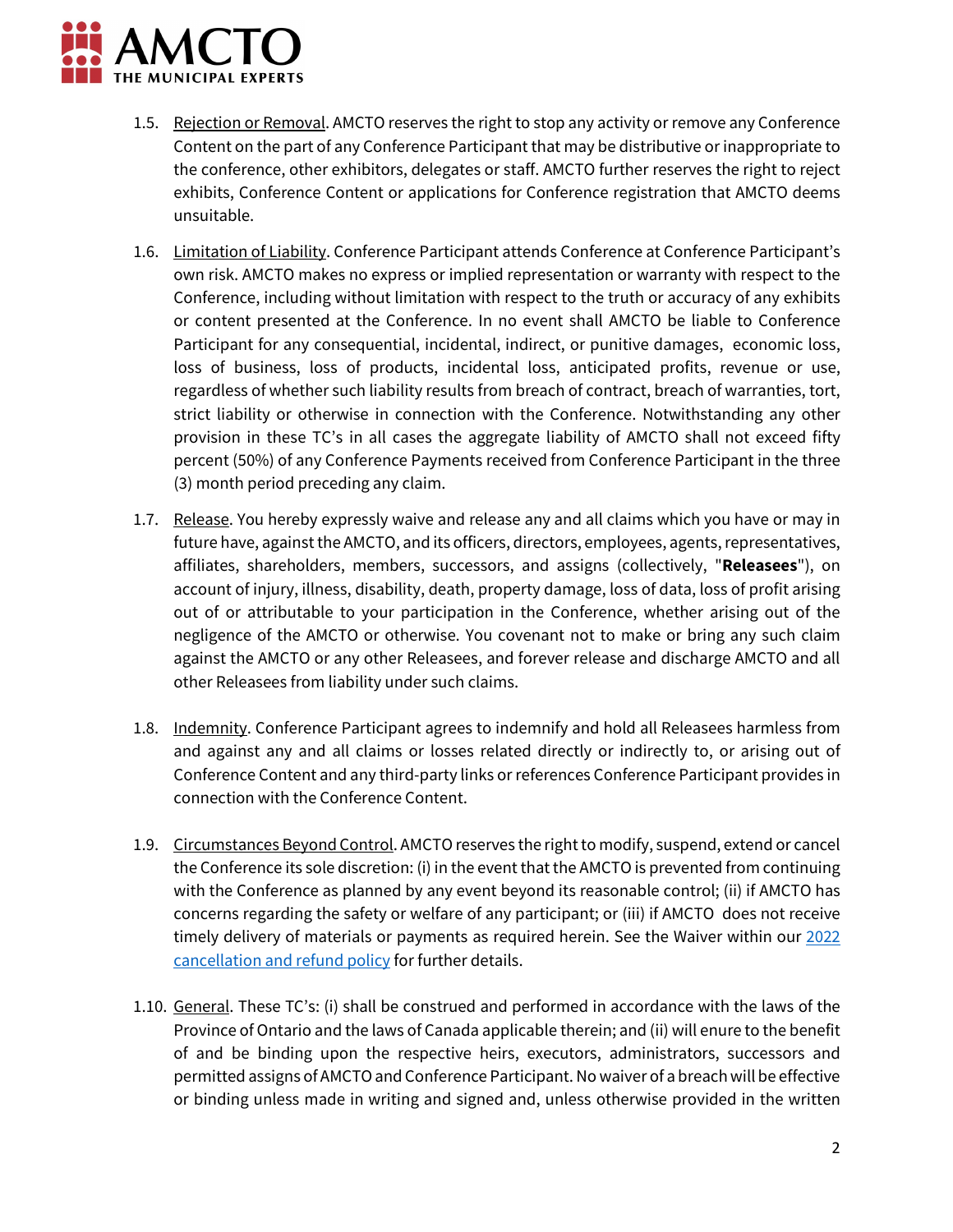

waiver and will be limited to the specific breach waived. Failure to enforce of any provision of these TC's will not constitute a waiver of such provision. If any provision herein is determined to be invalid or unenforceable in whole or in part, such invalidity or unenforceability will attach only to such provision or part thereof and the remaining part of such provision and all other provisions hereof will continue in full force and effect.

- 1.11. Updates. AMCTO may from time to time update these TC's without notice to Conference Participant by posting a new version of these TC's on AMCTO's website. Notwithstanding the forgoing, the TC's that are available to the Conference Participant at the earlier of Registration or commencement of the Conference are binding.
- 1.12. Interpretation. To the extent of any inconsistency between these TC's and your Registration, your Registration shall prevail.
- 1.13. Contact. For more information about the Conference including important deadlines and instructions you may contact: [conference@AMCTO.com.](mailto:conference@AMCTO.com)

#### **2. Terms specifically applicable to Conference exhibitors**

- 2.1. 14 Day Reservation and Content Deadline. To be considered "RESERVED", exhibitor's Conference Payments must be received by AMCTO at least 14 days before the commencement of the Conference. "RESERVED" exhibitors may be forwarded an exhibitor confirmation with important information for submitting booth content and instructions for physical and/or virtual booth set-up. We also require that content be submitted and exhibitor booth's set-up at least 14 days before the commencement of the Conference. Please note that we may not be able to accommodate exhibitors beyond this date with content and setup.
- 2.2. 30 Day Digital Program Ads / App Content Deadline. Any exhibitor Conference digital program ads / Conference app content must be received at least 30 days before the commencement of the Conference and must be to proper sizing and specification as indicated by AMCTO staff. Please note that we may not be able to accommodate any digital ads or content received beyond this date.
- 2.3. 60 Day Print Ads Deadline. Any additional exhibitor print ads for the AMCTO Municipal Monitor must be received at least 60 days before the commencement of the Conference and must be to proper sizing and specification as indicated by the editor. Please note that we may not be able to accommodate any such print ads in the program received beyond this date.
- 2.4. Complimentary Registrations. All Conference exhibitors are entitled to two conference exhibitor registrations. Additional attendee registrations can be purchased at the current AMCTO member rate.